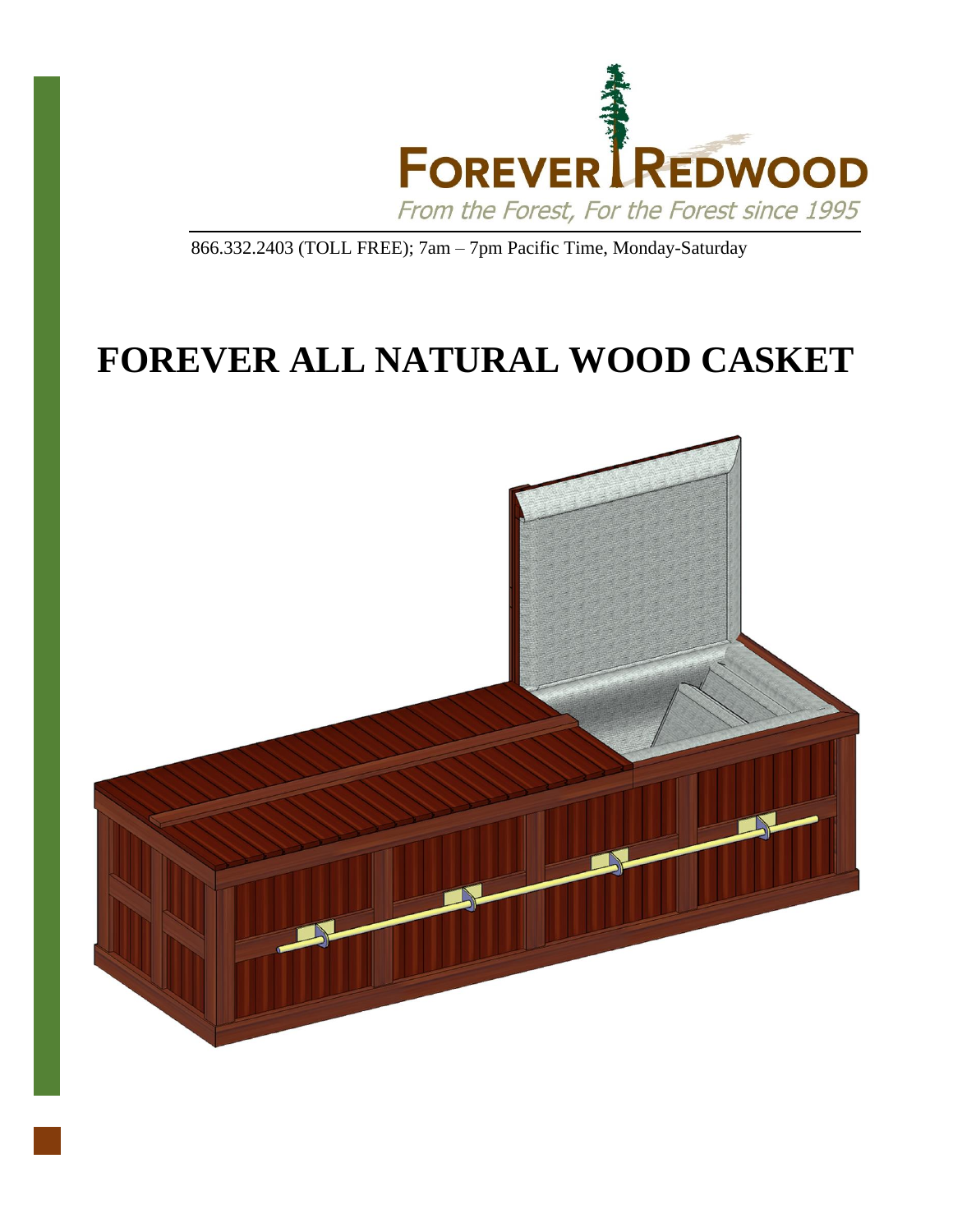# **CONTENT**

| L.               |    |  |
|------------------|----|--|
| Π.               |    |  |
| A.               |    |  |
| B.               |    |  |
|                  | 1. |  |
| 2.               |    |  |
| 3.               |    |  |
| $\overline{4}$ . |    |  |
|                  | 5. |  |
| $\mathcal{C}$ .  |    |  |
| D.               |    |  |
| Ε.               |    |  |
| F.               |    |  |
| G.               |    |  |
| III.             |    |  |
| IV.              |    |  |
| V.               |    |  |
| VI.              |    |  |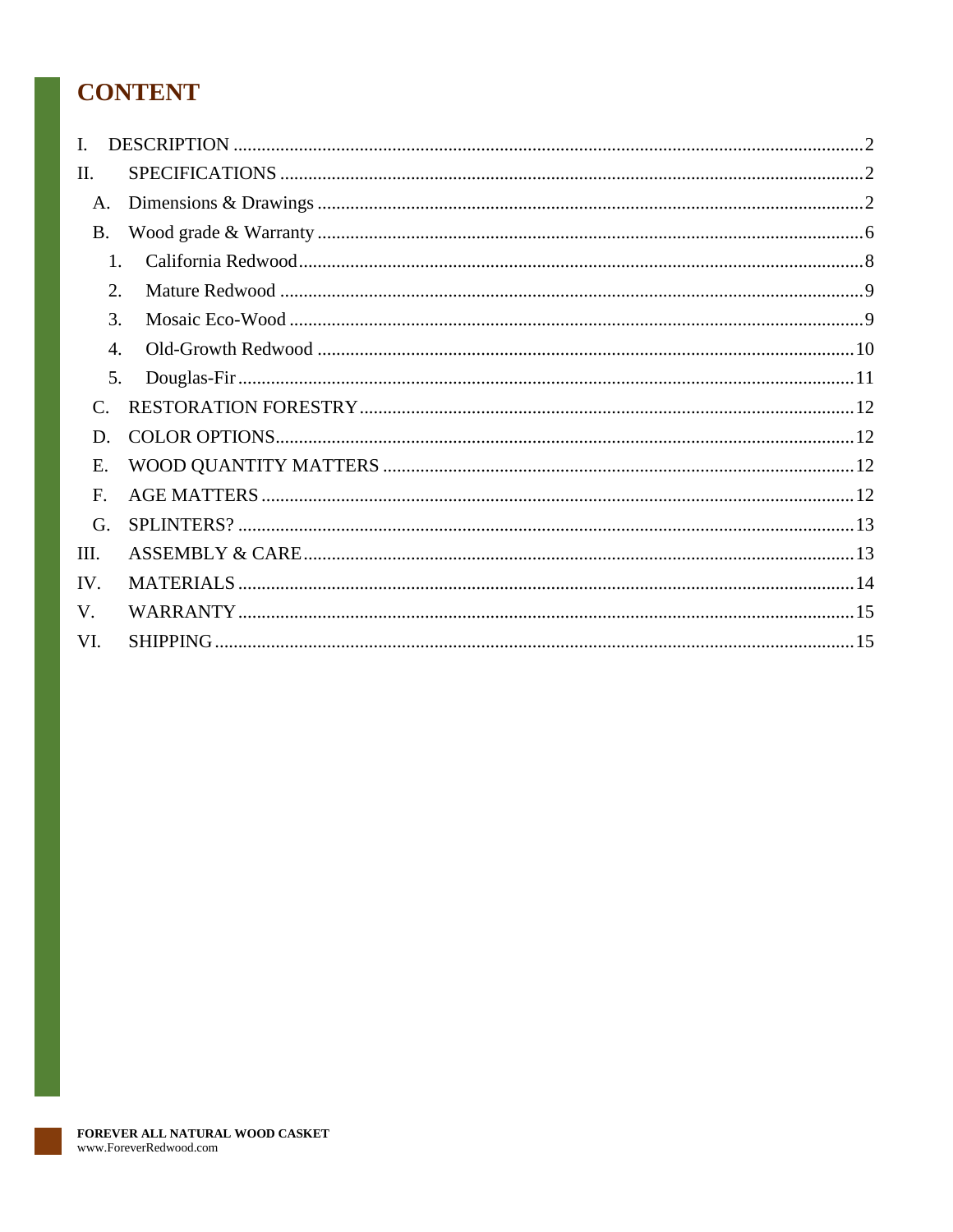# <span id="page-2-0"></span>**I. DESCRIPTION**

Redwood trees are among the largest and oldest living organisms on the planet. We have received requests over the years for simple, minimally ornate coffins from family that wish a completely natural resting place for loved ones. This design is one way to do it. If you have a custom design you prefer, share it with us and we will build it per your requests.

## <span id="page-2-2"></span><span id="page-2-1"></span>**II. SPECIFICATIONS**

## **A. Dimensions & Drawings**

Forever All Natural Wood Casket





**FOREVER ALL NATURAL WOOD CASKET** www.ForeverRedwood.com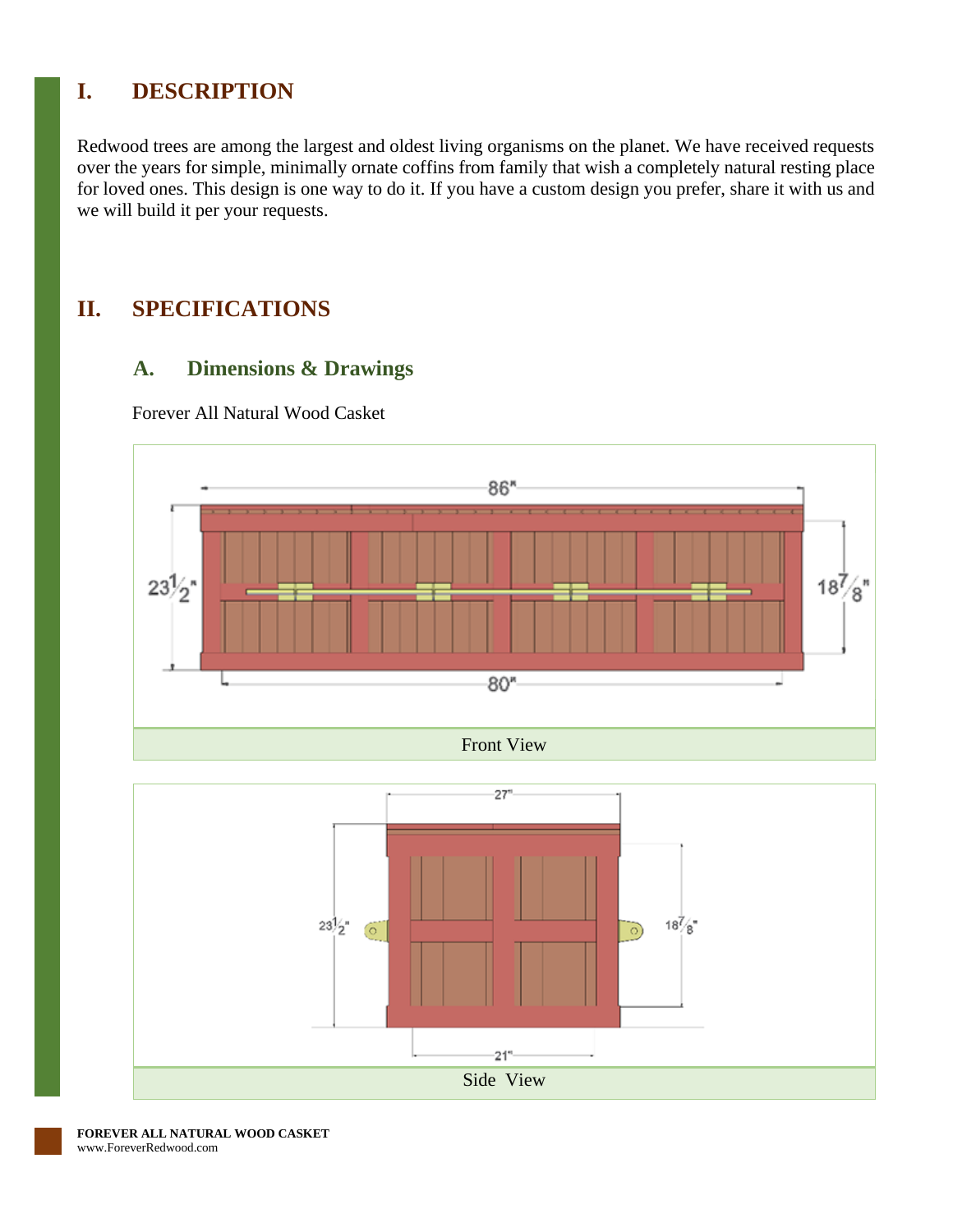

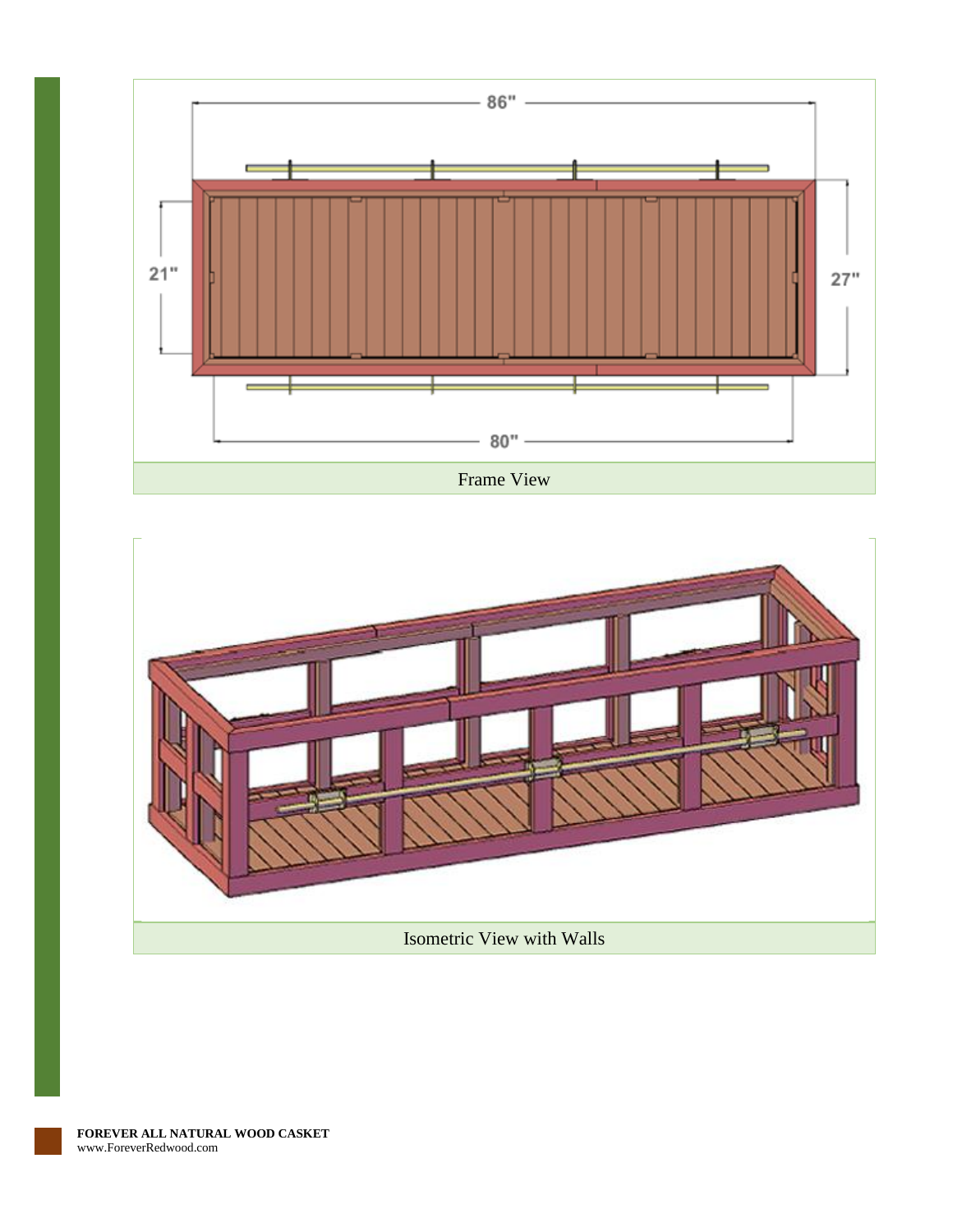

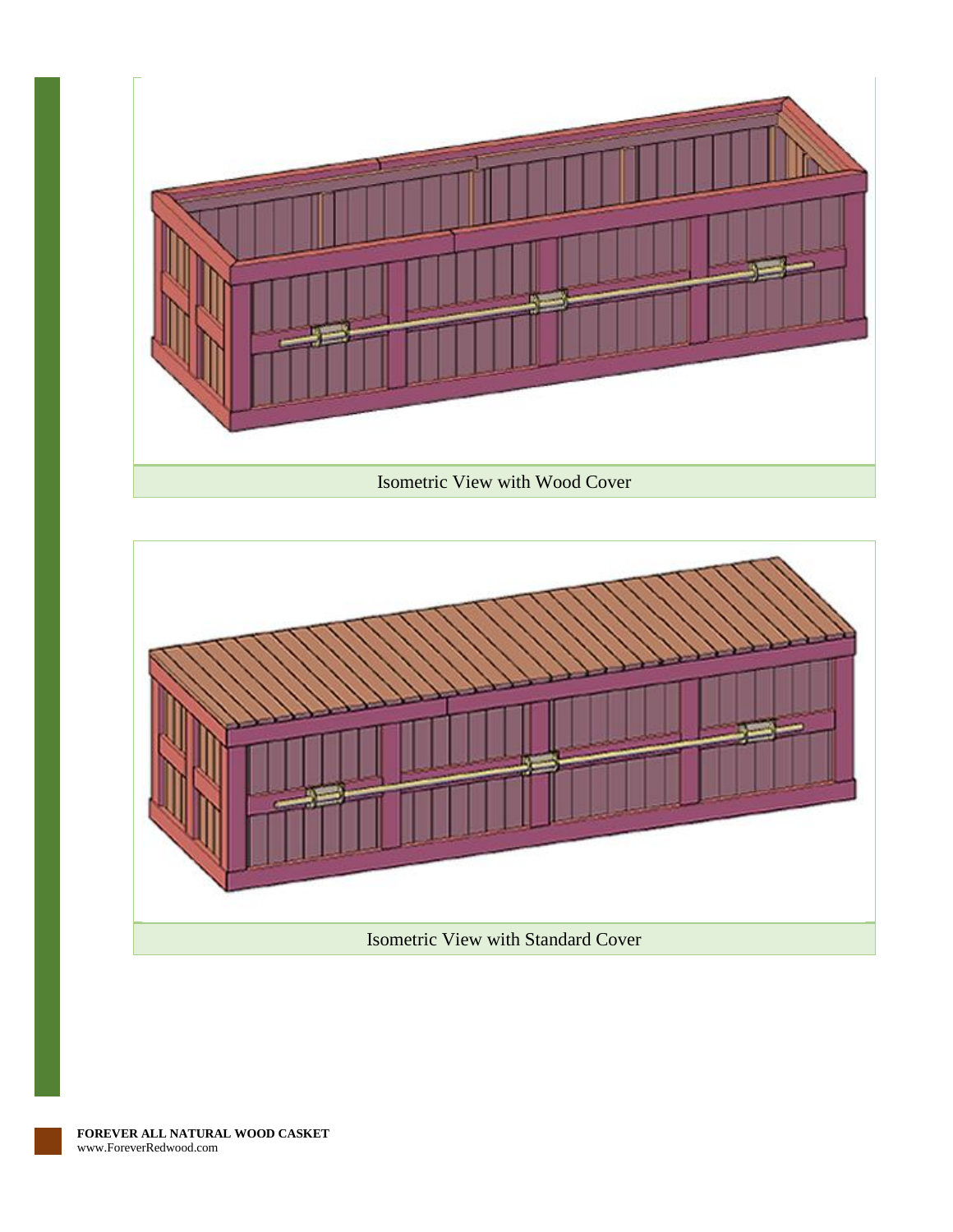

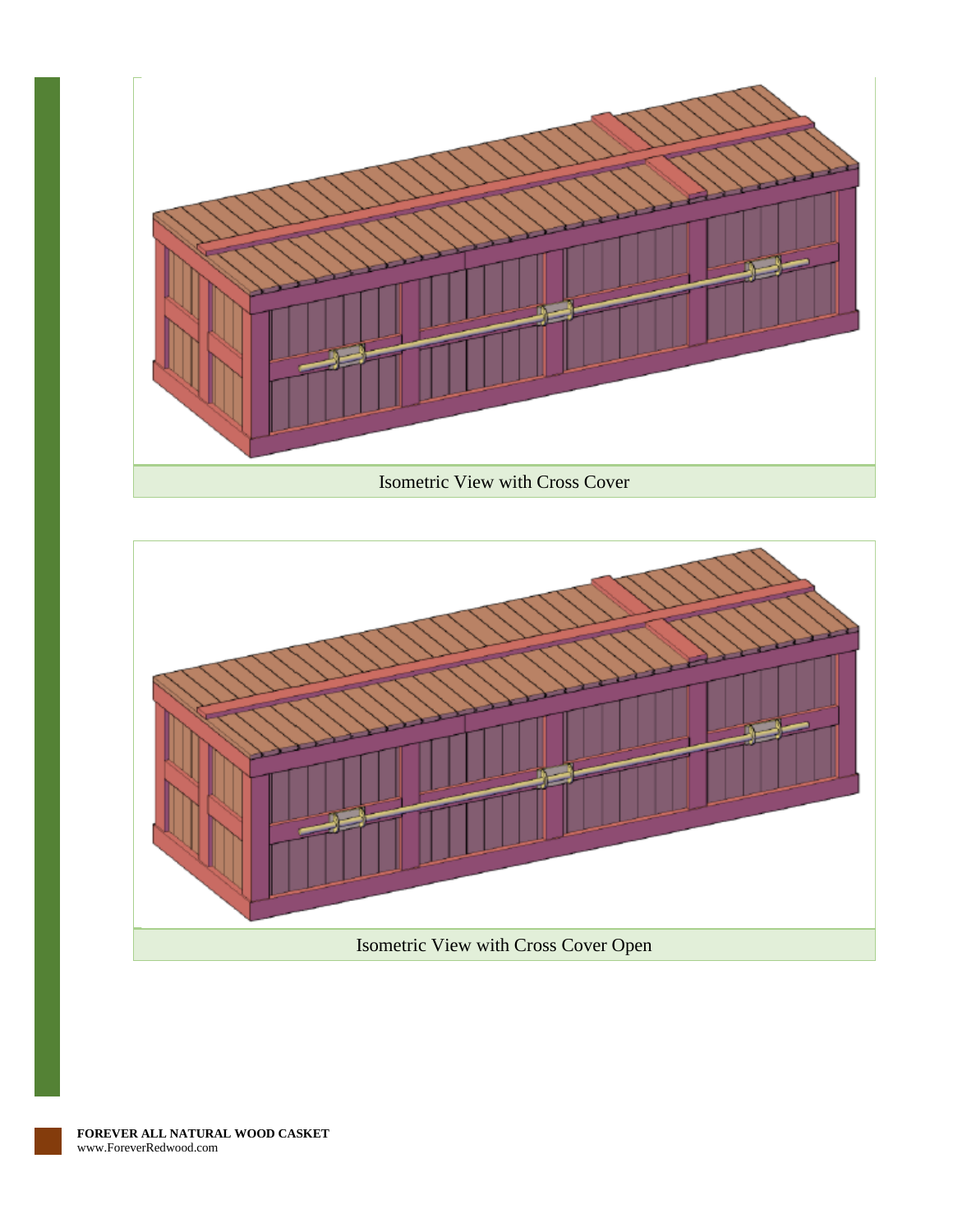## <span id="page-6-0"></span>**B. Wood grade & Warranty**

Forever Redwood offers 5 types of Redwood Wood Grades. Below are images showing the different types of wood grades with the most popular sealant option (the recommended Transparent Premium Sealant). From left to right: Douglas-fir, Mosaic Eco-wood, California Redwood, Mature Redwood and Old-Growth Redwood:



Below are scanned images with our Transparent Premium Sealant added. Unfinished boards are lighter in tone. Exact colors vary somewhat since each individual tree's wood color is not exactly the same:

| Douglas-fir<br>#1 Structural<br>Select Grade (or<br>better)<br><b>Mostly Open</b><br>Grain | Mosaic Eco-Wood<br><b>All Reclaimed</b><br>Wood<br>Combination of<br>the Other 4<br>Grades of Wood | California<br>Redwood<br>Con-Common<br>Grade<br>(or better)<br>Open-Grain | <b>Mature Redwood</b><br>Select-Heart<br>Grade<br>(or better)<br>Open-Grain | Old-Growth<br>Redwood<br><b>All Reclaimed</b><br>Wood<br>Select-Heart<br>Grade<br>(or better)<br>Tight-Grain |
|--------------------------------------------------------------------------------------------|----------------------------------------------------------------------------------------------------|---------------------------------------------------------------------------|-----------------------------------------------------------------------------|--------------------------------------------------------------------------------------------------------------|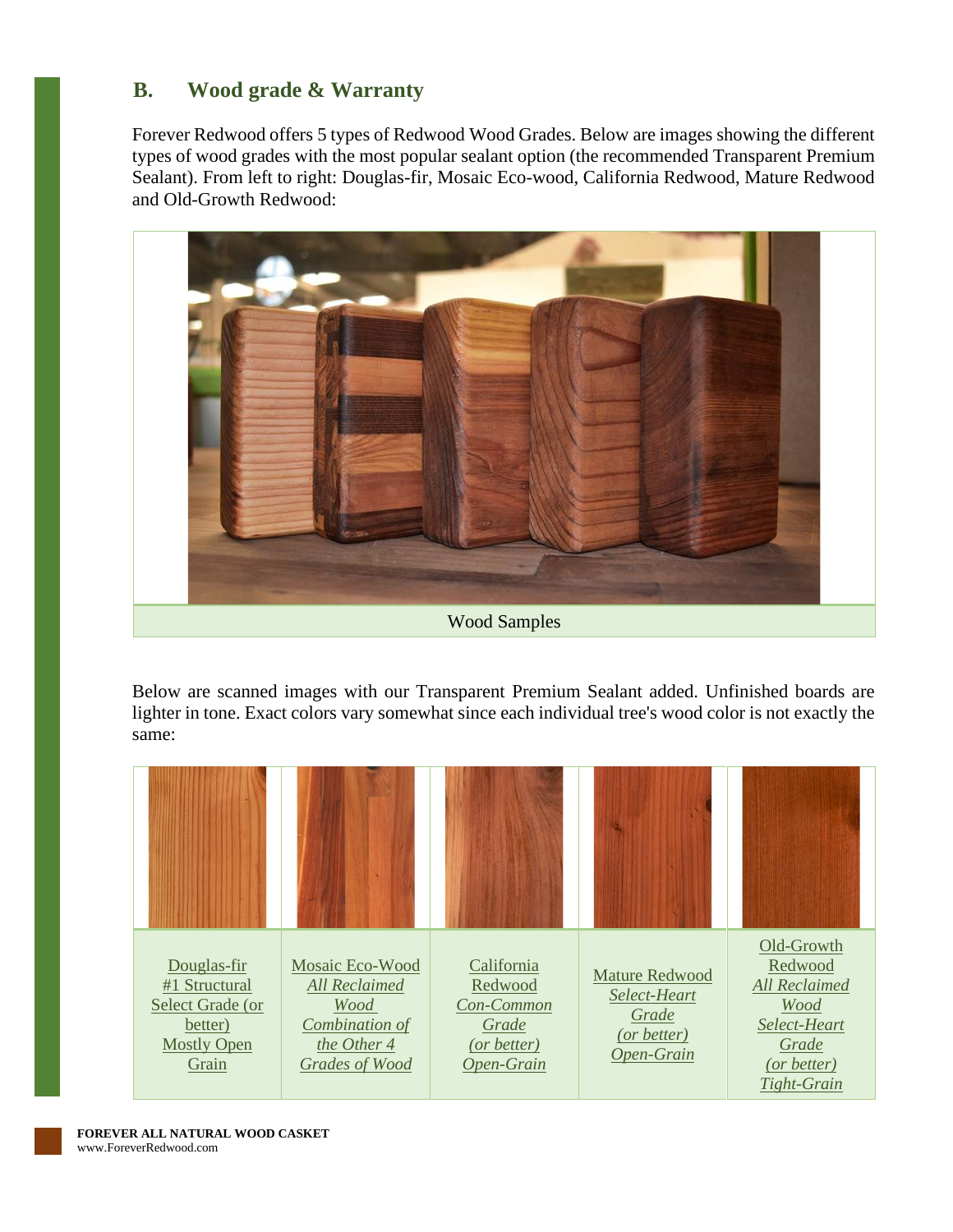**Forever Redwood offers warranties of up to thirty years. The secret to longevity begins and ends with the wood:**

- Redwood is the most moisture and insect resistant wood species that grows naturally in N. America.
- All Forever Redwood furniture boards are cut extra-thick for added longevity. Just compare the girth of our products with our competitors. Thin and light wood furniture just can't survive decades out in the weather.
- All boards are air and/or kiln-dried to a 12% moisture content for the best long-term finish and stability.
- Each Forever Redwood item is hand built. Each board is hand selected for optimal results. For example, tabletops, armrests, bench seats and other furniture sections that come into regular human contact are made with vertical grain boards. Vertical grain is the most expensive lumber on the market because it is stronger, more dimensionally stable, and insures no splintering in future years/decades.
- Forever Redwood is rustic yet elegant furniture. To keep the rustic flavor, interesting grain patterns and some small sound knots are included in each piece to add contrast and highlights. We combine the rustic flavor with fine sanding  $(220 \text{ grit})$  for a smooth-to-the-touch finish.
- Although not recommended, if you prefer 100% knot-free furniture in any wood grade, just let us know. Knot-free is not recommended because the knots normally included are small and sound and knot-free lumber has less interesting grain patterns (mostly straight lines). There is a surcharge for knot-free orders that varies according to the item.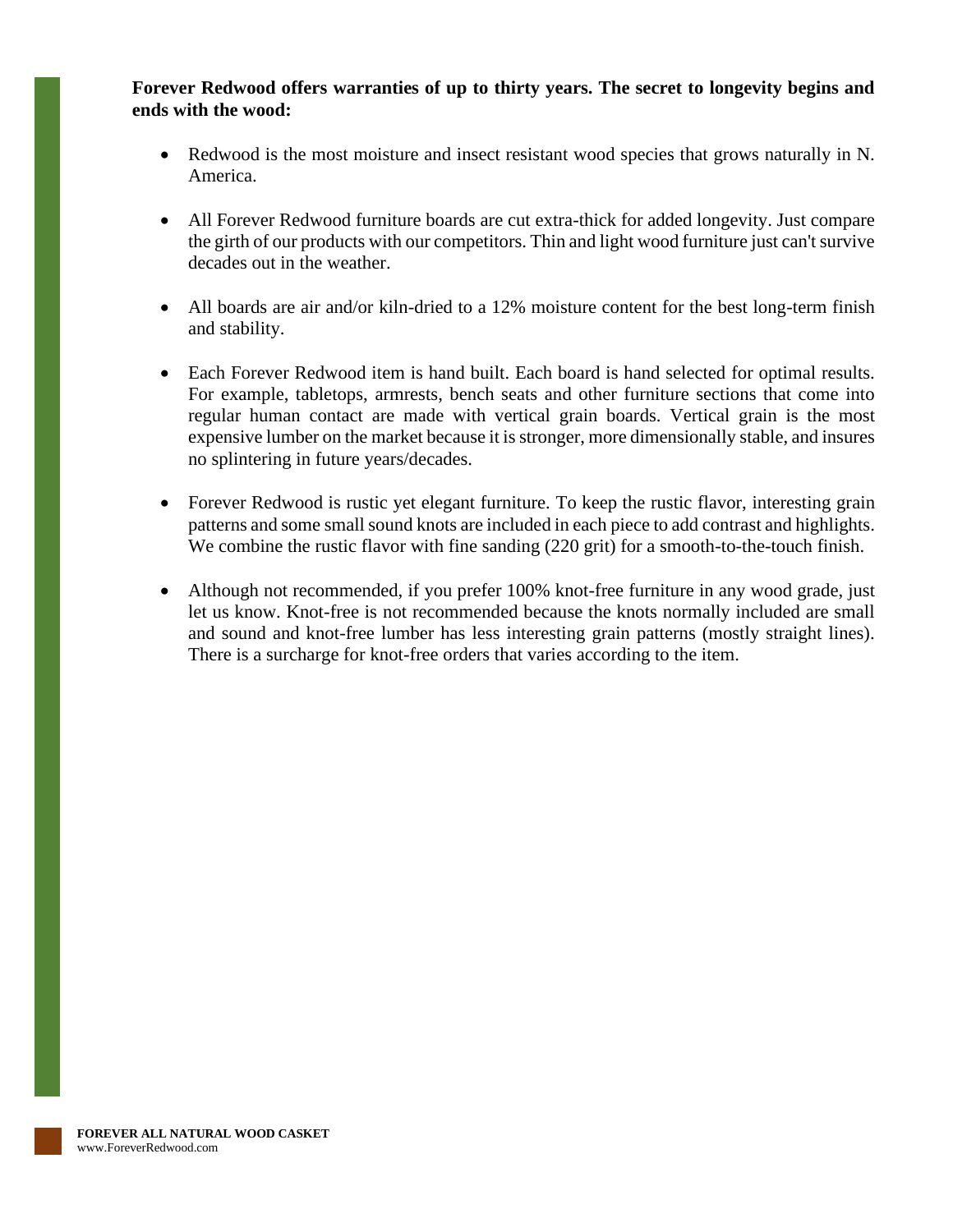#### <span id="page-8-0"></span>1. California Redwood



Like all wood species, Redwood is available in several grades depending on where the board is cut in a tree trunk, how old the tree is, how the wood developed and in what direction the board was cut. Our Redwood grade is an attractive high-quality wood from trees averaging 50 to 80 years of age. The grades of Redwood vary from con-common to A-grade clear. Most boards have open grain (less than eight growth rings per inch).

The only difference between Redwood and the Mature Redwood grade is the inclusion of "sapwood". Sapwood is the wood that grew in the last 20 years or so of a tree's life prior to being harvested (outer perimeter of a tree trunk). Sapwood has less decay resistance than the "heartwood" that grew earlier in the tree's life. Sapwood is vanilla/tan color and makes up varying percentages of each Redwood grade board (on average under 30%). The heartwood of the Redwood grade is similar in color to the light reddish brown of the Mature Redwood (the only variation is the natural slight differences in wood color that occur from tree to tree). In the Redwood swatch above, you can see the lighter colored sapwood on the left side versus the majority of the board.

Left out in the harsh year-round sun, rain and snow without maintenance, Redwood is guaranteed not to decay in any climate for 15 years. In most cases, you can expect it to last longer. Click here to see how to keep your furniture looking new and lasting even [longer.](https://www.foreverredwood.com/redwood-furniture/care-finish) Redwood is an excellent choice for most outdoor applications and is our most popular grade. Furniture built in Redwood saves you over 20% versus having it made identically in Mature Redwood.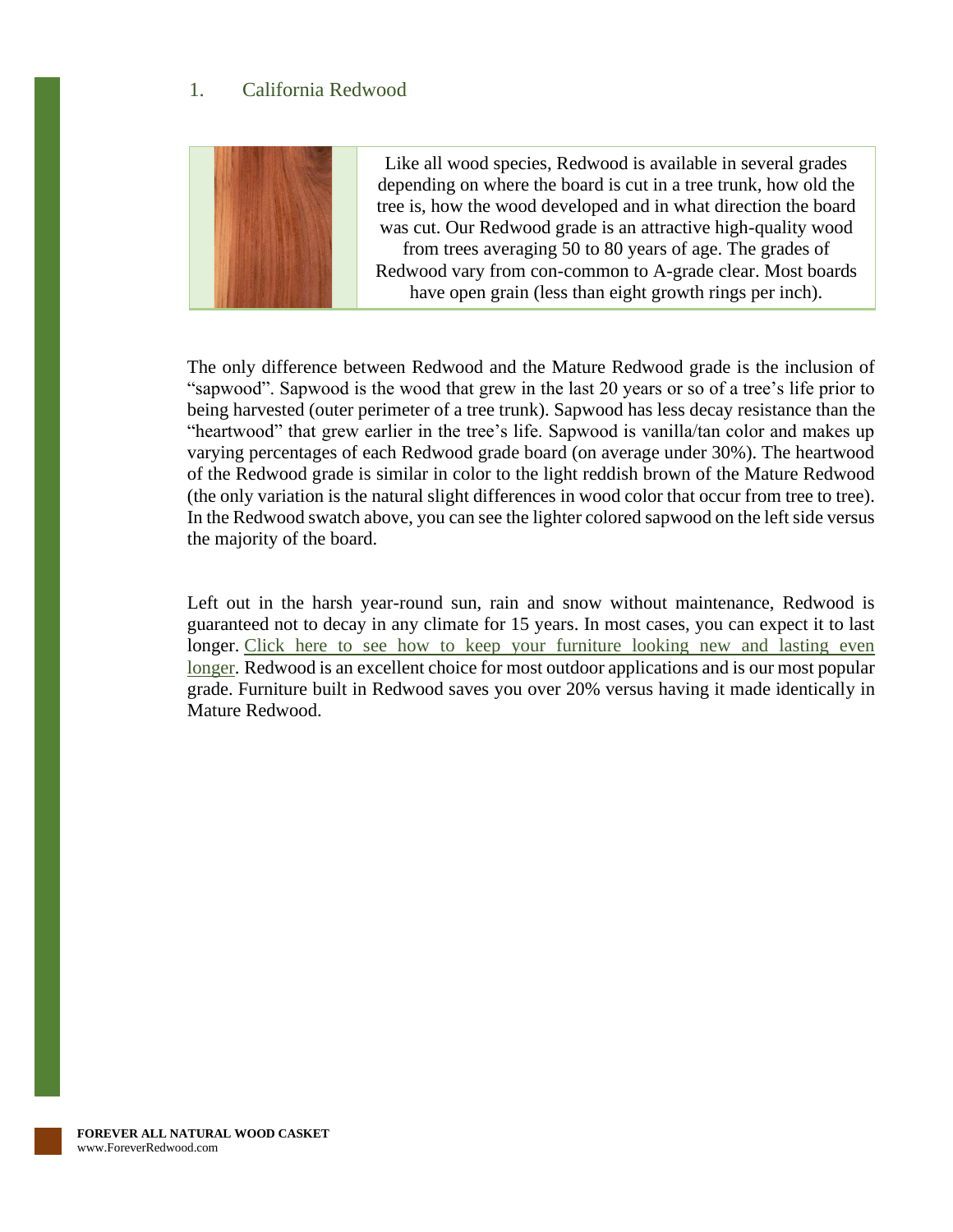#### <span id="page-9-0"></span>2. Mature Redwood



Left out in the harsh year-round sun, rain and snow without maintenance, our Mature Redwood is guaranteed not to decay in any climate for 20 years. In almost all cases, it can be expected to last much longer. Redwood is the most moisture and insect resistant wood species that grows naturally in N. America. Mature Redwood has decay and moisture resistance equal to or greater than the highest grades of Teak available today. [Click here to see how to keep](https://www.foreverredwood.com/redwood-furniture/care-finish)  [your furniture looking new and lasting even longer.](https://www.foreverredwood.com/redwood-furniture/care-finish)

Mature Redwood is an excellent value because of its great moisture and insect resistance and significant cost savings in relation to the Old-Growth Redwood. You won't have to replace the set for decades whether you decide to do some aesthetic maintenance every few years or not.

#### <span id="page-9-1"></span>3. Mosaic Eco-Wood



The Mosaic Eco-Wood boards purposefully have an occasional tiny knot included to add interesting and contrasting grain patterns to the furniture.

Left out in the harsh year-round sun, rain and snow without maintenance, our Mosaic Eco-Wood is guaranteed not to decay in any climate for 10 years. Click here to see how to keep your [furniture looking new and lasting even longer.](https://www.foreverredwood.com/redwood-furniture/care-finish) Mosaic Eco-Wood is an excellent choice for most applications. Indoors, furniture made from Mosaic Eco-Wood boards can be expected to last decades. To add a bit more protection for most outdoor applications we recommend our premium sealant options (see [Finish Options & Furniture Care\)](https://www.foreverredwood.com/redwood-furniture/care-finish).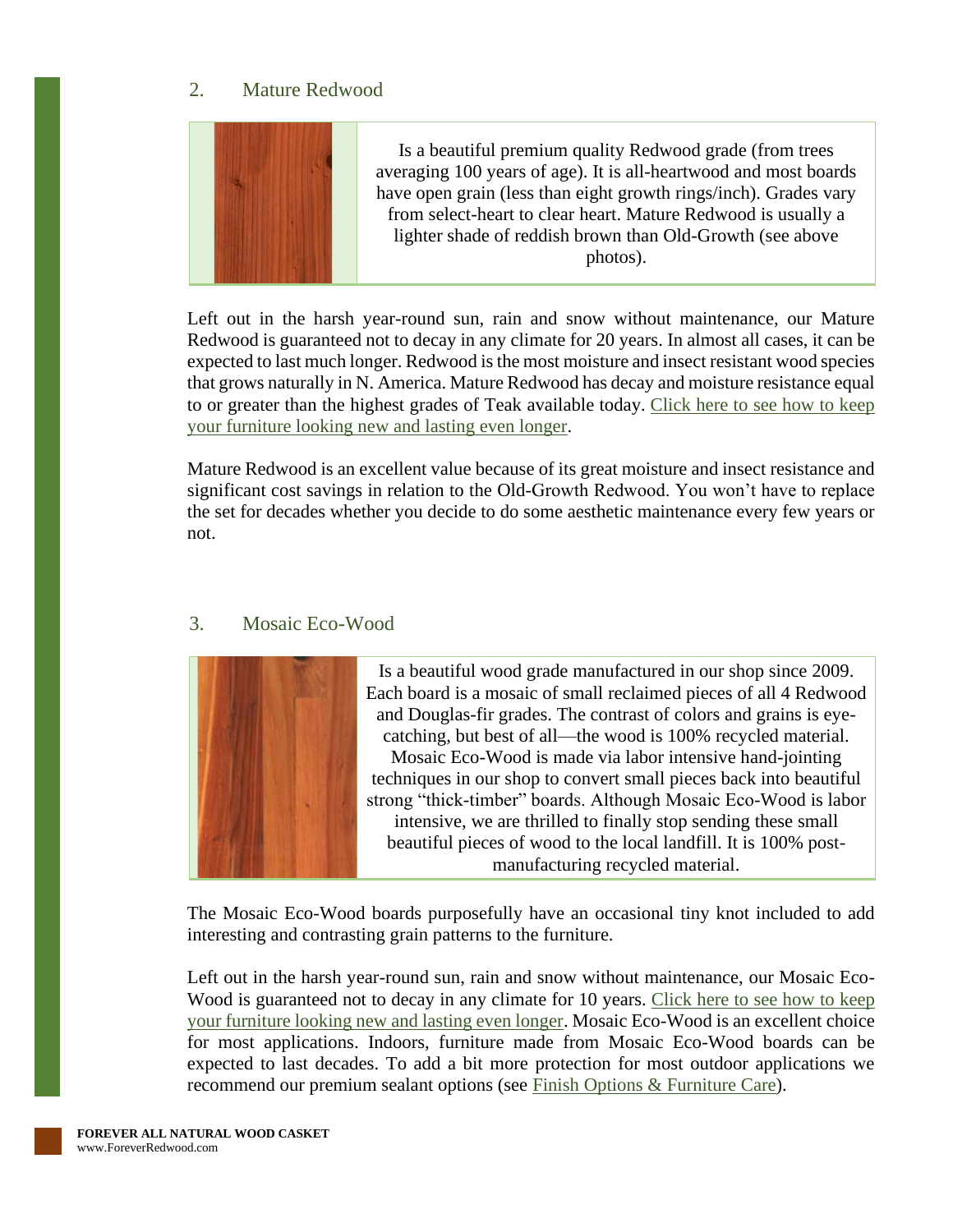### <span id="page-10-0"></span>4. Old-Growth Redwood



Most boards have tight grain because the trees grew slowly in a competitive environment more than 10 annual growth rings/inch (sometimes up to 30 rings/inch). Grades are selectheart to clear-heart.

**Some of these trees were alive over 1,500 years ago. Unfortunately, because of overlogging, very little of this precious wood is available anywhere anymore.** Forever Redwood is the only company that still makes furniture from Old-Growth Redwood (that we know of!). Forever Redwood's conservative forest management practices works with the forest to naturally bring back the giant old trees overtime. The main point is to harvest significantly less than the forest naturally produces. By doing this, the forest trees on average get larger with each passing decade. It is not rocket science, but, unfortunately, it is rarely practiced elsewhere.

Left out in the harsh year-round sun, rain and snow without maintenance, Old-Growth Redwood is guaranteed not to decay in any climate for 30 years. In most cases, it will last longer. Old-Growth Redwood has no peers in terms of decay resistance. It easily outlasts plantation-grown Teak. [Click here to see how to keep your furniture looking new and lasting](https://www.foreverredwood.com/redwood-furniture/care-finish)  [even longer.](https://www.foreverredwood.com/redwood-furniture/care-finish)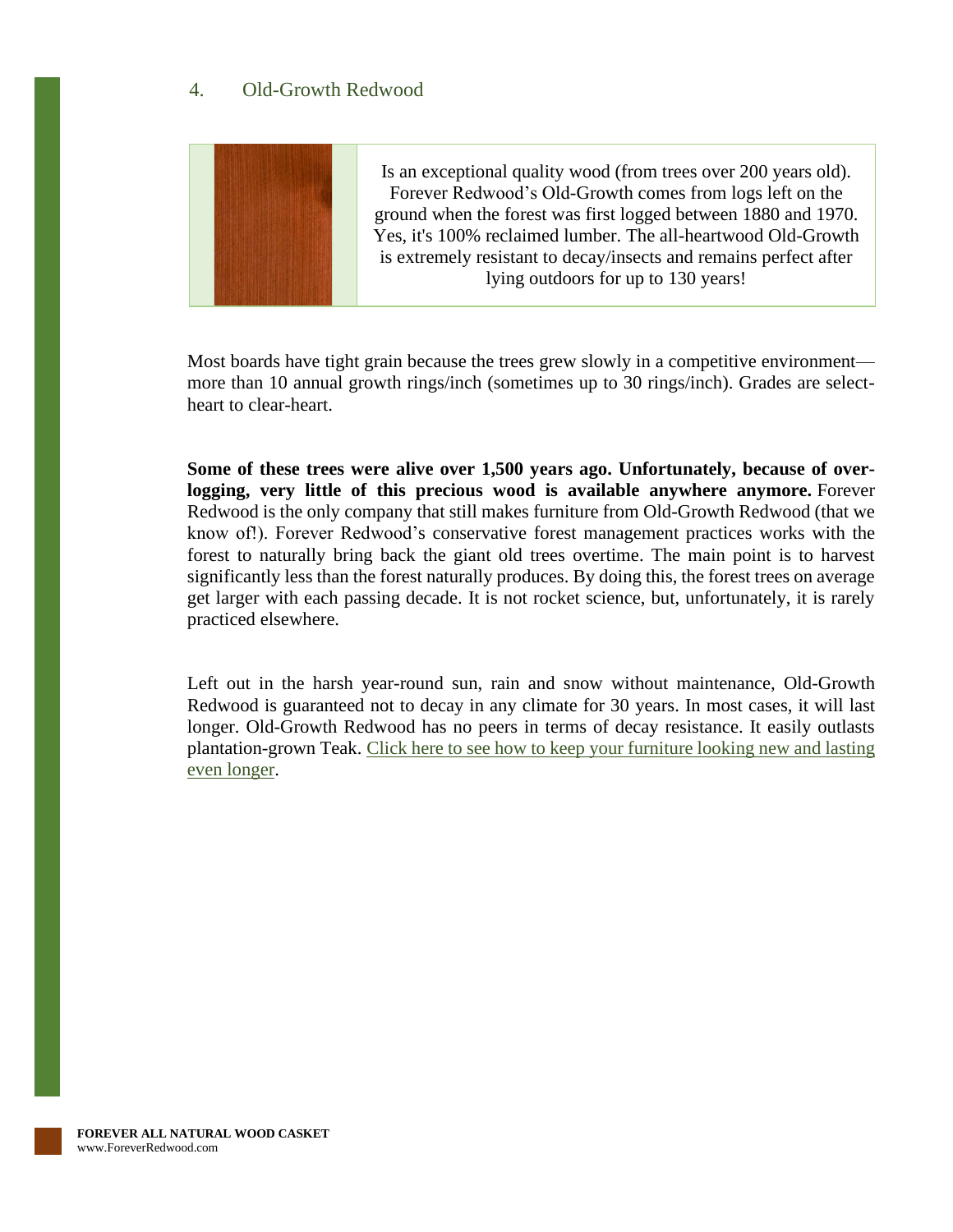#### <span id="page-11-0"></span>5. Douglas-Fir



The Douglas-fir grades vary from #1 structural select up to clear vertical grain. Most boards have open grain (less than eight growth rings per inch). It is a combination of a light tan color with occasional streaks of slightly darker shades.

Left out in the harsh year-round sun, rain and snow without maintenance, Douglas-fir is guaranteed not to decay in any climate for 10 years. Douglas-fir has significant decay resistance and is structurally stronger and heavier than Redwood. It is lower priced because it will not last as long as Redwood outdoors. But, it holds up surprising well in moist, as well as dry or severe, climates in year-round outdoor weather. To add protection for wetter or harsher climates, we recommend our premium sealant options (see Finish Options & [Furniture Care](https://www.foreverredwood.com/redwood-furniture/care-finish) to see how to keep your furniture looking new and lasting even longer).

We've been building furniture for employees and custom orders out of Douglas-fir with great results for years. So, in 2008, we let the secret out: Douglas-fir is an excellent choice for both outdoor and indoor furniture. If you are in a dry climate (under 15 inches of rain per year) or are considering an indoor or covered patio application, Douglas-fir is our recommended wood grade since the limited moisture will insure it will last much longer than the 10 year guarantee. Give it a shot, you'll be pleasantly surprised by its natural beauty while saving a chunk of change.

Wood Samples: If you'd like to experience the quality of our wood before placing a furniture order—or if you'd like to see first-hand the difference between our five grades of wood—we offer a set of wood samples. For \$21 we'll expedite your samples anywhere in the U.S. or Canada (includes HI and AK). The purchase price will be refunded on your first furniture order.

**FOREVER ALL NATURAL WOOD CASKET** www.ForeverRedwood.com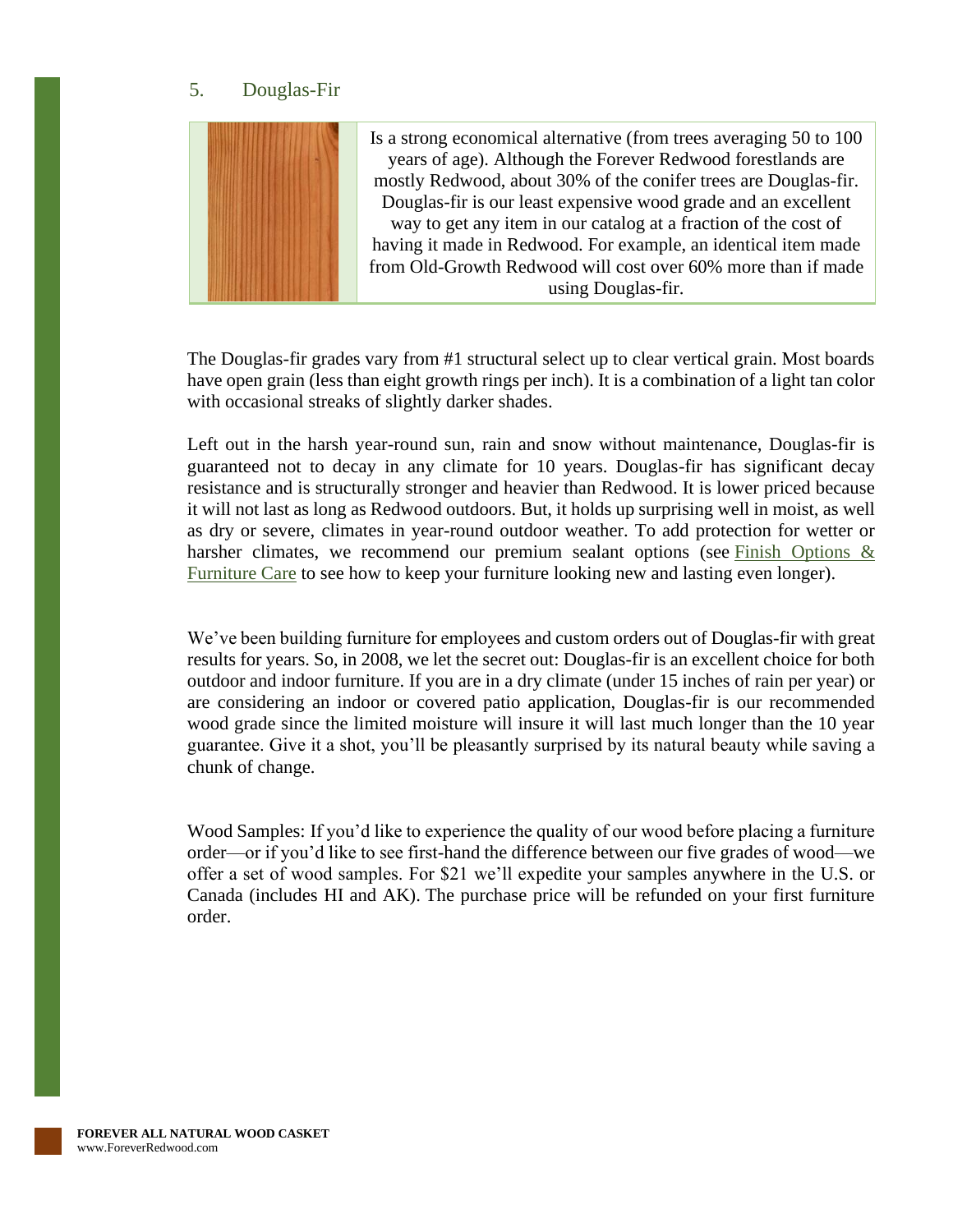## <span id="page-12-0"></span>**C. RESTORATION FORESTRY**

Old-Growth Again practices restoration forestry. Restoration forestry severely limits timber harvesting so the forest will mature to old-growth again. Restoration forestry is a gentle approach that truly protects and restores forestland in stark contrast to the standards of industrial forestry. Restoration forestry is true conservation forestry with much higher standards than the "sustainable forestry" practices now in widespread use. To learn more about our [forestry practices, please click](https://www.foreverredwood.com/restoration-forestry/eco-forestry)  [here.](https://www.foreverredwood.com/restoration-forestry/eco-forestry)

## <span id="page-12-1"></span>**D. COLOR OPTIONS**

The photos above are good color and grain examples of our five wood grades. Please click here for [more information on our finishes and color options.](https://www.foreverredwood.com/redwood-furniture/care-finish)

## <span id="page-12-2"></span>**E. WOOD QUANTITY MATTERS**

Our Forever Redwood Furniture is built to last for decades without maintenance. The secret is in the wood. Although many furniture outlets advertise as "heavy-duty" or "made to last," you can easily separate fact from fiction by checking the weight. If a piece is light, it is made from thin wood and the odds are poor that it will last for decades in year-round weather.

Forever Redwood furniture is unique because we mill our own wood to full inch dimensions. For example, a standard 2 by 6 is actually only 1  $\frac{1}{2}$ " thick and 5  $\frac{1}{4}$ " wide. Our full-dimension 2 by 6 is 2" thick and 6" wide with 52% more wood. The thick timber significantly increases the feel, appearance, sturdiness and durability of the furniture. For example, our Eight-Foot Picnic Table with attached benches weighs 250 pounds.

The guarantees offered by other manufacturers point out the longevity expected. Most warranties are for 1 to 5 years. Forever Redwood offers warranties of 10 to 30 years against decay (depending on the wood grade). You may invest a bit more upfront to have a Forever Redwood handcrafted piece, but you'll save significantly over the decades by never having to replace it.

## <span id="page-12-3"></span>**F. AGE MATTERS**

Wood quantity and resistance to decay increases as a tree ages. Because of over-logging, almost all wood available today is from young trees. Although a few other tree species also have excellent resistance to weather, the reputation of wood to resist decay was established in decades past when old-growth (over 200 year-old trees) was plentiful. Compared to old-growth, young wood has less resistance because it takes centuries of slow growth to develop great decay resistance.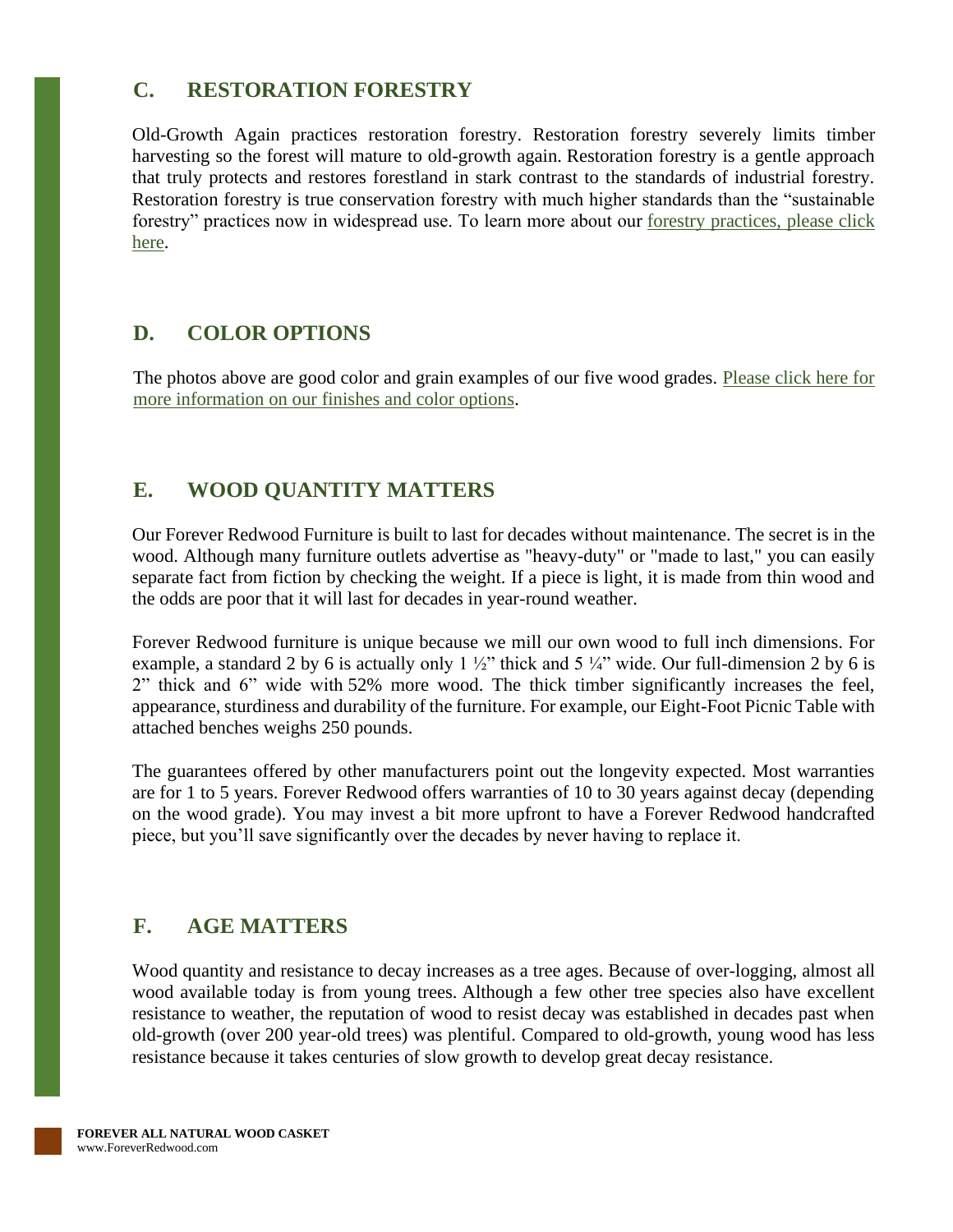## <span id="page-13-0"></span>**G. SPLINTERS?**

**Forever Redwood products will never splinter.** They may develop a light crack after a few years out in the weather, but never a splinter.

The secret to avoiding splinters is always to follow these 5 steps:

- Use dry lumber only. Wet lumber cracks aggressively when it dries and it begins the splintering process.
- Use vertical grain lumber on the most exposed surfaces. Vertical grain lumber cannot splinter because of the angle that it is cut.
- Sand to a smooth to the touch finish with all the leading edges rounded. We sand all our items to 220 grit and round all the edges of the boards.
- Seal the finished wood with the best sealant on the market. We hand rub 3 coats of the Sikkens Brand of finishes. We believe Sikkens is the best sealant for outdoor wood products based on our 20 years of experience.
- Use dimensionally stable high quality lumber. Redwood is the most decay resistant wood that grows naturally in N. America. And it is the very stable dimensionally (rarely warps, sags or twists).

# <span id="page-13-1"></span>**III. ASSEMBLY & CARE**

The **Forever All Natural Wood Casket** ship fully assembled.

#### **All You Need is a Few Tools and a Friend.**

Assembly is best done by two people and usually takes about half a day to a day, depending on size. Pergolas need a ratchet wrench, a hammer and a ladder to put them together. In some cases, you might need a drill to attach the posts into concrete. As with all our products, we preassemble pergolas in our shop to ensure everything fits together. All hardware is included and all parts are clearly labeled before it is shipped. We also include detailed step-by-step instructions.

Take a look at our assembly instructions below for specific details. If you plan to pour concrete to hold the posts, the project will require an additional half day prior to assembly. Please do the concrete pour a few days prior to assembly to allow the concrete to cure.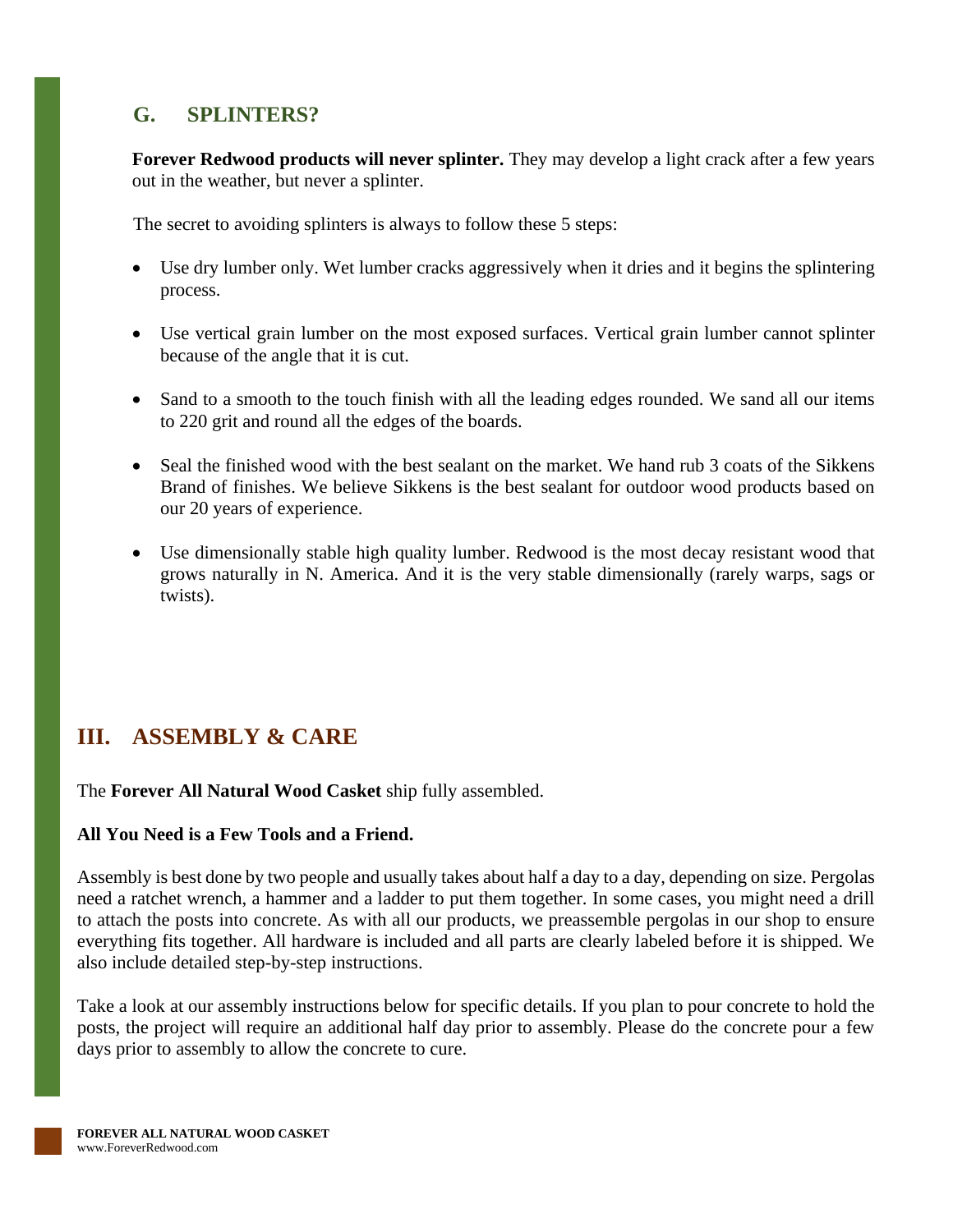#### **Installation Help.**

Special talent is not required to re-assemble our pergolas. But, if you would like help, [just let us know.](https://www.foreverredwood.com/information/contact) We have our own team for installations in California, Nevada and Southern Arizona and a network of local contractors we recommend for farther afield.

**Care:** Your Forever Redwood Furniture will last for decades in year-round weather without maintenance.

Depending on the wood grade you choose, even with harsh year-round outdoor conditions, you can expect your furniture to last from ten to forty years without maintenance of any kind.

Being outside year-round is rough on any woods finish. The surface absorbs UV rays, pollution, constant variations in moisture and temperature and it also oxidizes. This is why most wood just doesn't hold up and the surface color slowly changes towards a silver patina over the years. But, with Forever Redwood, you don't have to worry. The silver patina is surface deep only (less than 1/64") and is not indicative of decay. Your set will last decades and is not compromised in any way by the surface color change. For example, we keep our display items as is without refinishing to show off this natural aging (we like the patina!).

Although Forever Redwood is maintenance-free, we recommended you take a few minutes as needed to clean by either hosing down and/or brushing/dusting away accumulated debris (no soap or chemicals needed). If you'd like to keep your set looking its best for decades, please go to: [Care and Finish.](https://www.foreverredwood.com/redwood-furniture/care-finish)

## <span id="page-14-0"></span>**IV. MATERIALS**

The secret to outdoor longevity begins and ends with the wood. We use generous amounts of the most decay resistant wood available. We encourage our customers to compare photos of our items side by side with any competing product. Thickness counts. Furniture that is thin and light simply won't last in the year round weather.

To keep your furniture beautiful, we use only stainless steel hardware and the highest quality stains and sealants. We use only the Sickens brand of sealants.

Our primary customer has always been the homeowner that appreciates spending a bit more for quality that will last decades.

Our products are installed with organizations that appreciate longevity like the U.S. Forest Service, U.S. military installations, State and City parks, golf clubs and hotels.

We are favored by many landscape architects and contractors because they can count on exceptional quality and quick personal service to complete projects.

We build each item by hand. This insures your set is finely finished and carefully inspected. Old-fashioned hand building also allows us to adjust the size or design of any item to fit your needs.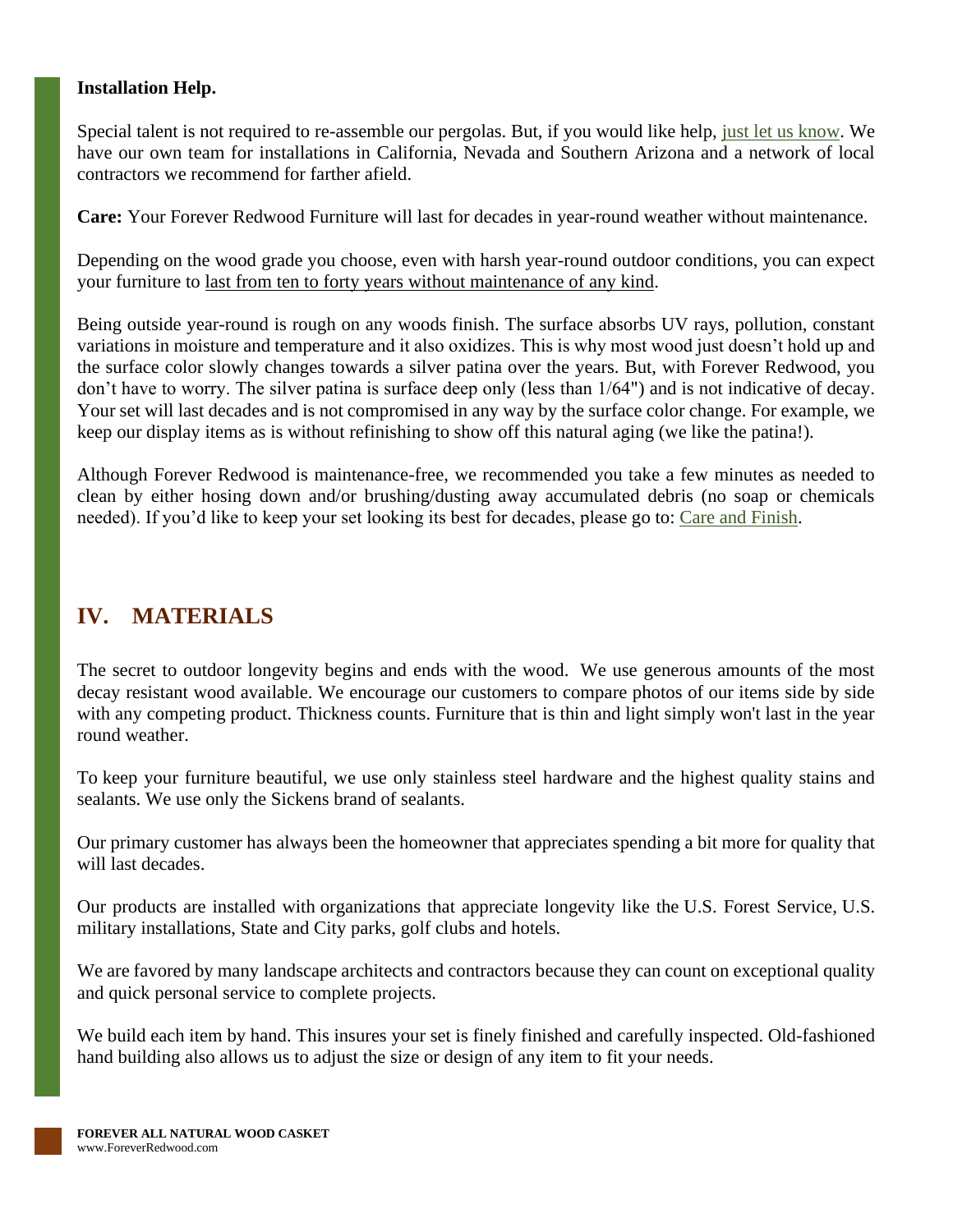Because we are a forestry company, we can offer 5 exceptional wood grades to choose from our carefully managed forests with warranties of up to 30 years against decay in any weather. [Click for more about our 5](https://www.foreverredwood.com/redwood-furniture/wood-grade/)  [wood grades.](https://www.foreverredwood.com/redwood-furniture/wood-grade/)

# <span id="page-15-0"></span>**V. WARRANTY**

Wood decay is warrantied up to 30 years depending on the wood grade. No other outdoor furniture manufacturer has warranties like this. The key is the excellent quality of our wood and the extra-thick timber designs of all our pieces.

#### **Wood Grades and Decay Warranty:**

- Douglas-fir: 10 years
- Mosaic Eco-Wood: 10 years
- Redwood: 15 years
- Mature Redwood: 20 years
- Old-Growth Redwood: 30 years

Forever Redwood stands behind its products. We are committed to quickly resolving any issues that might occur. For more information please see our [Warranty](https://www.foreverredwood.com/redwood-furniture/warranty) page.

# <span id="page-15-1"></span>**VI. SHIPPING**

#### **We offer 4 Shipping Options in the U.S.:**

- Rush Shipping (ships in 3 weeks).
- Priority Shipping (ships in 6 weeks).
- Standard Shipping (ships in 10 weeks).
- Free Shipping in the Continental U.S. (ships in 14 weeks).

#### **Notes for Orders requiring drawings or approvals:**

All Shade Structure orders (Pergolas, Pavilions, Gazebos and Arbors) require drawings to make sure all details are agreed upon prior to building and to give our customers the ability to customize their structures to meet their needs. We also sometimes make custom changes to Swings, Planters, Benches, Tables and other standard production items per customer requests. If your order has a custom detail or is a shade structure, you will receive your first drawings via email within 5 business days of receiving your completed order with a deposit.

We will go back and forth with you as needed to fine tune the design to your liking prior to building it. Once you sign off on your drawings, your timeline for shipping will begin. Please keep this in mind. If you need